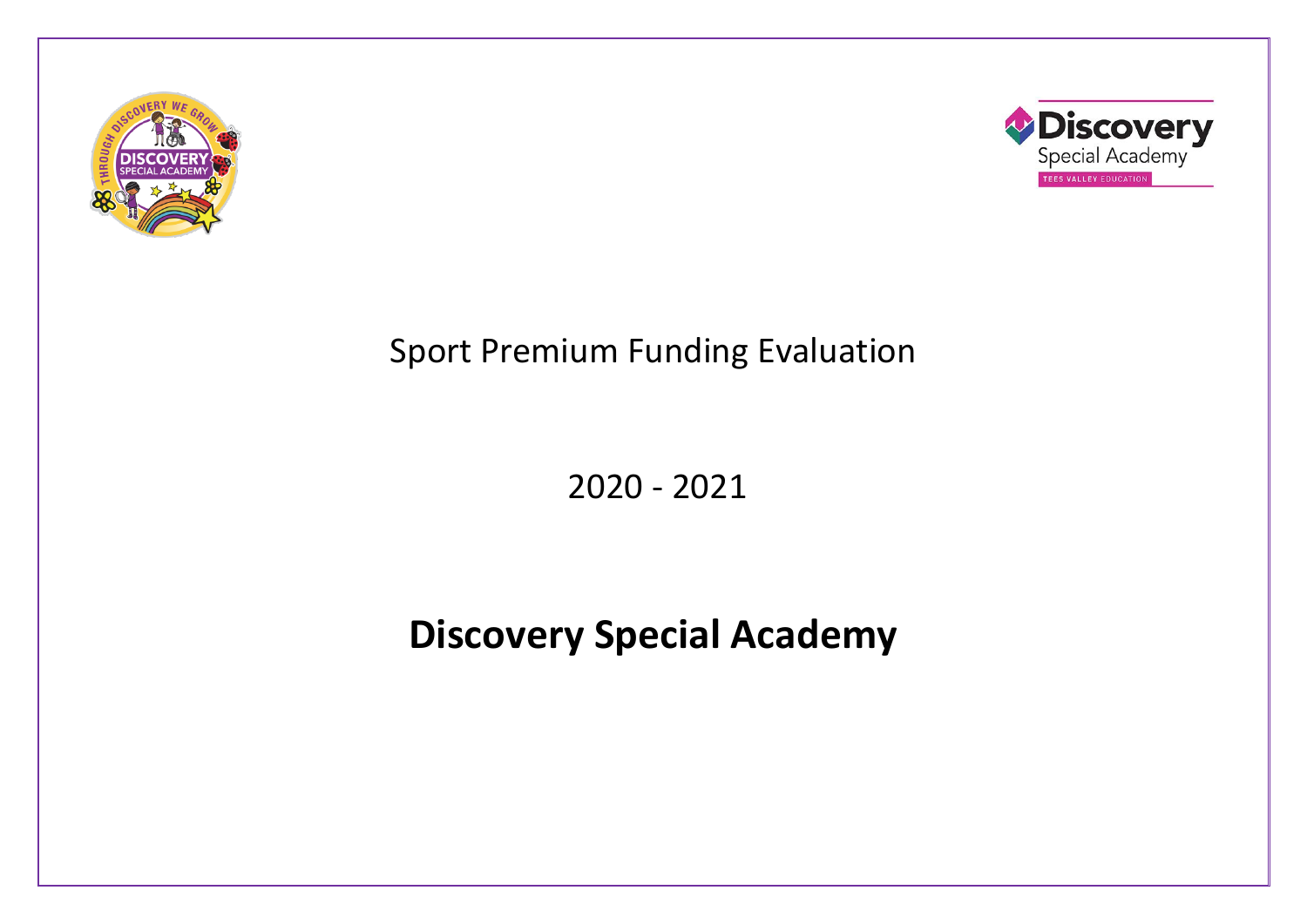#### Department for Education's vision for the Primary PE and Sport Premium

**ALL** pupils leaving primary school are **physically literate** and with the **knowledge, skills and motivation** necessary to equip them for a **healthy, active lifestyle** and **lifelong participation** in physical activity and sport.

The funding has been provided to ensure impact against the following objective:

To achieve self-sustaining improvement in the quality of PE and sport in primary schools. It is important to emphasise that the focus of spending must lead to long lasting impact against the vision (above) that will live well beyond the Primary PE and Sport Premium funding.

#### **It is expected that schools will see an improvement against the following 5 key indicators:**

- 1. The engagement of all pupils in regular physical activity kick-starting healthy active lifestyles.
- 2. The profile of PE/physical development and sport being raised across the school as a tool for a whole school improvement.
- 3. Increased confidence, knowledge and skills of all staff in teaching PE and sport.
- 4. Broader experience of a range of sports and activities offered to all pupils.
- 5. Increased participation in competitive sport.

In our action plan below, we have specified which of the above key indicators each action/priority is related to. This helps the academy to focus our actions and ensure the funding is used as the Department for Education intended. 2019-2020 Sport Premium Funding allocated to our school is £16,600.00

## **Physical development**

Key indicator 1,2,3, 4 & 5

Identify the children who are least active or who are at risk of obesity and design targeted physical activity interventions specifically for them. The focus needs to be on enjoyment, so engage these pupils by offering a breadth of appealing activities that include plenty of exercise and promote wider health and well-being messages in a young people-centred environment.

| School focus with clarity on              | Actions to achieve:     | Amended due to COVID 19:   | Funding          | Evidence and impact       | Sustainability/next   |
|-------------------------------------------|-------------------------|----------------------------|------------------|---------------------------|-----------------------|
| intended impact on pupils:                |                         |                            | allocated:       |                           | steps (for 2021/2022) |
|                                           |                         |                            |                  |                           |                       |
| Sports coach to develop skills            | Sports coach to develop | Due to COVID 19, there     | <b>Resources</b> | • Greater value placed on | • Pupils attend an    |
| matrix to measure progress of             | skills matrix and       | were reduced               |                  | developing fundamental    | increased number      |
| pupils' ability to perform                | implement with teaching | opportunities for sports   | £4072.39         | movement skills and       | of inclusive sports   |
| fundamental movement skills               | staff                   | coaches and access to      |                  | progress demonstrated     | events and            |
| $\bullet$ PD leader to continue to ensure | Map a timetable of      | events. Funding was spent  |                  | through academy PE        | competitions and      |
| access to a range of sporting             | events and competitions | on additional equipment    |                  | assessment                | some of these can     |
| events and competitions.                  |                         | to support PE, therapeutic |                  |                           | be out of academy     |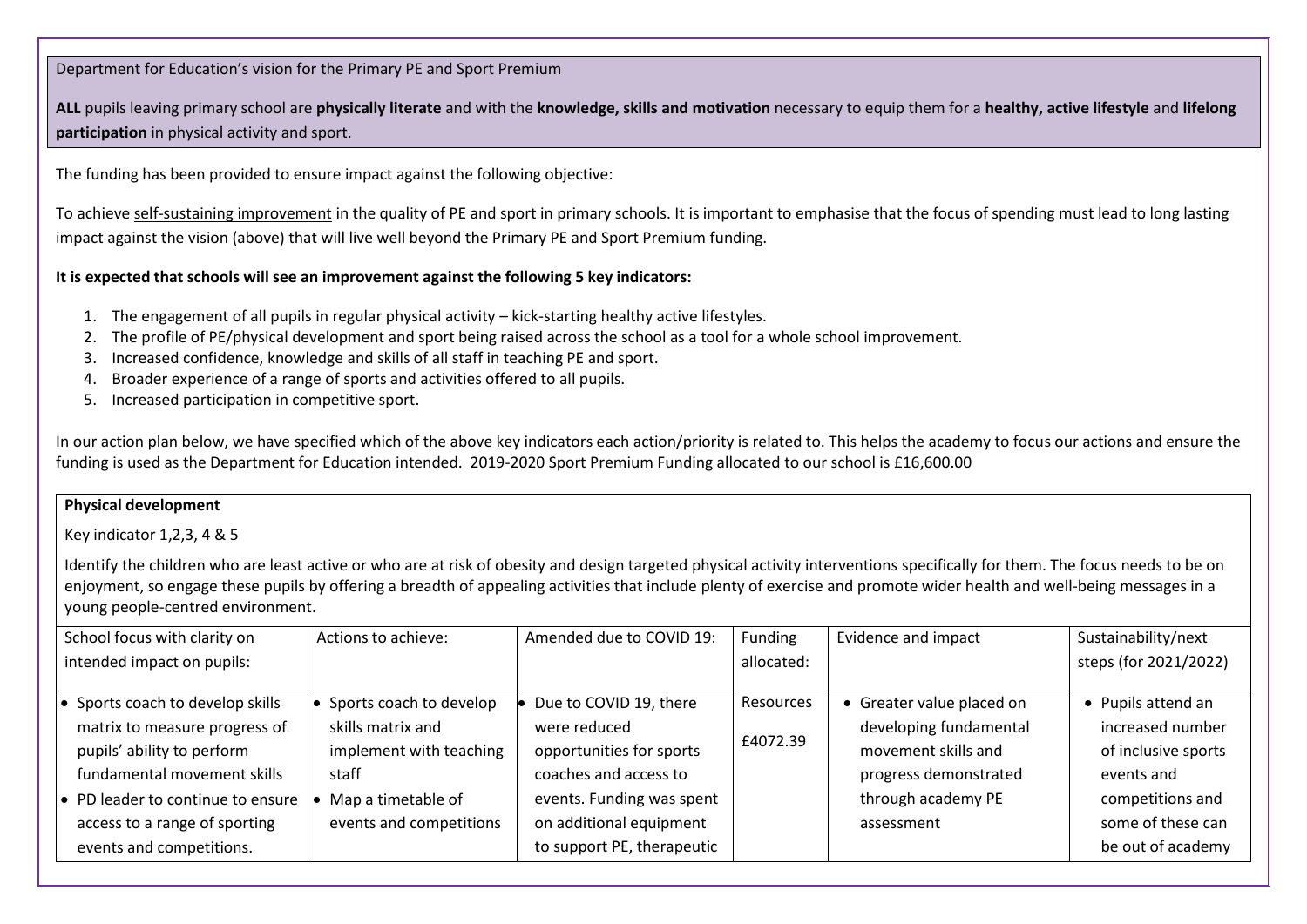| • Individual physical            | pupils can attend (when    | access and activity across         |                   | • Pupils' ability to perform   | hours (if             |
|----------------------------------|----------------------------|------------------------------------|-------------------|--------------------------------|-----------------------|
| development to be further        | restrictions are lifted)   | the academy including              |                   | fundamental movement           | appropriate)          |
| embedded and visible through     | • Clear timetable for hall | bikes and stabilisers              |                   | skills such as balancing,      | • Audit equipment     |
| the development of TLR role,     | space for both PE and      | • Playground markings were         | Playground        | climbing, running, hopping,    | purchased and         |
| curriculum development and       | movement therapies to      | developed and funded to            | markings          | jumping and throwing are       | consider additional   |
| skills matrix                    | allow a range of           | support wider access to            |                   | improved (visible across the   | • Swimming            |
| • Staff training to develop      | experiences and access     | physical development and           | £1938             | academy from EYFS to Y5)       | programme for 4 Y6    |
| confidence in using equipment    | for all pupils             | playground games.                  |                   | • Teacher planning is focused  | pupils (small group   |
| on the playground to develop     | • Coordinator and sport    | Dance sessions accessed            | Dance<br>sessions | on individual physical         | tutoring privately    |
| physical activity                | coach to source            | across the academic year           |                   | development through            | sourced)              |
| • Source dance coach to offer    | appropriate CPD for staff  | allowed pupils to engage in        | £200              | specific lessons,              | • Source sport        |
| movement sessions working        | at different levels,       | a range of physical                |                   | interventions and therapies    | coaches to support    |
| alongside teaching staff (to     | delivering internally      | activities and develop             |                   | • Through focused CPD at all   | variety of activities |
| begin once restrictions are      | where appropriate          | dance skills                       |                   | levels, staff are confident in | • Subscribed to the   |
| lifted)                          | • TA/academic leader to    | $\bullet$ Resources for active     |                   | their ability to deliver       | Middlesbrough         |
| • Lease minibus to allow         | sign up to mile a day      | outdoor learning                   | £500              | inclusive physical activity    | Sport programme       |
| increased access to events and   | • Lease minibus (site      | • Minibus lease continued          |                   | and this is enhanced           | • Consider internal   |
| competitions through the         | supervisor qualified to    | and when we were able,             |                   | through focused activities at  | competitive sports    |
| academy day and out of           | drive)                     | pupils accessed outdoor            |                   | playtimes and lunchtimes       | activities and        |
| academy hours                    | • DHT/SSIM/Sport coach to  | areas to develop physical          |                   | and involves all staff         | events, between       |
| • Through internal and external  | source dance coach         | skills                             |                   | Equipment purchased allows     | classes and           |
| CPD, increase teacher and TA     | • Audit equipment and      | $\bullet$ Internal training on new |                   | a range of activities to be    | potentially with      |
| knowledge of physical            | then purchase              | curriculum places                  | portion of        | taught both in lessons,        | Brambles/PPA          |
| education and sport              |                            | emphasis on importance of          | minibus           | through therapies and at       | • Source sporting     |
| • Purchase further equipment to  |                            | PE and movement                    | lease             | playtimes/lunchtimes.          | 'celebrities' who     |
| enhance physical activity in     |                            | Restart curriculum                 | £2,500            | Through the introduction of    | can come and work     |
| outdoor areas                    |                            | supported access to                |                   | a range of development and     | with/talk to          |
| • Sign up to and begin the daily |                            | physical                           | Pupil PE          | movement programmes, all       | children and          |
| mile with classes/groups who     |                            | development/movement               | kits              | pupils access increased        | broaden               |
| are able to access this          |                            | (Wellbeing through                 | £535.15           | amounts of physical activity   | opportunities         |
|                                  |                            | outdoor and active                 |                   |                                |                       |
|                                  |                            | learning)                          |                   |                                |                       |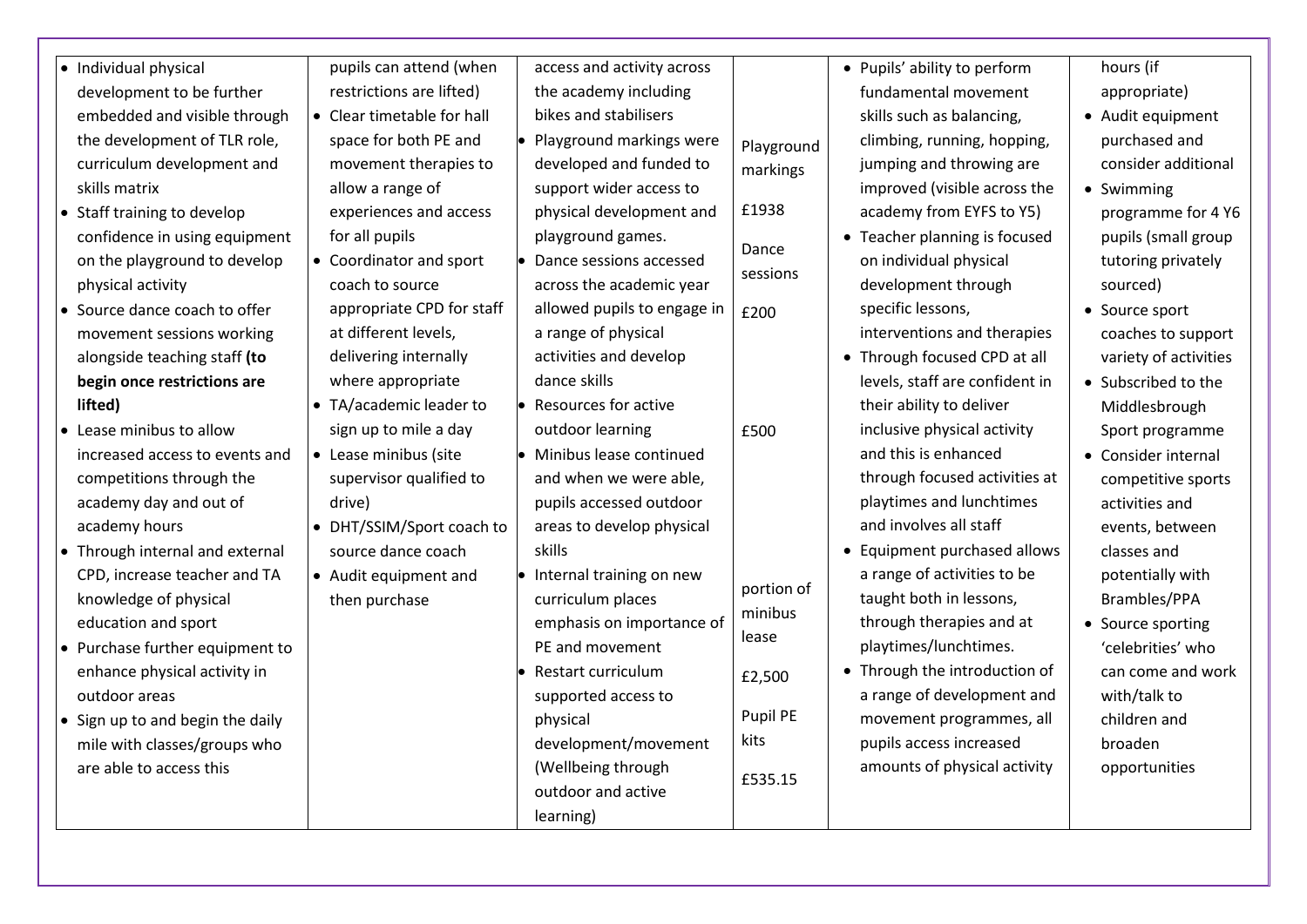|                                                                                                      |                                                                                               | • Purchase of pupils PE kits   |                                                                                                                                                                                                                                                                                                                                                      |                                                                             |  |  |  |
|------------------------------------------------------------------------------------------------------|-----------------------------------------------------------------------------------------------|--------------------------------|------------------------------------------------------------------------------------------------------------------------------------------------------------------------------------------------------------------------------------------------------------------------------------------------------------------------------------------------------|-----------------------------------------------------------------------------|--|--|--|
| <b>Healthy, active lifestyles</b>                                                                    |                                                                                               |                                |                                                                                                                                                                                                                                                                                                                                                      |                                                                             |  |  |  |
| Key indicator 1, 2, 3 & 4                                                                            |                                                                                               |                                |                                                                                                                                                                                                                                                                                                                                                      |                                                                             |  |  |  |
|                                                                                                      |                                                                                               |                                |                                                                                                                                                                                                                                                                                                                                                      |                                                                             |  |  |  |
|                                                                                                      |                                                                                               |                                | Healthy behaviour in childhood and the teenage years set patterns for later life and, if acquired early, can have a dramatic impact on well-being. Nearly a quarter of all<br>reception-aged children and one third of year 6 pupils are overweight or obese and it has been documented that inactivity causes nine per cent of premature mortality. |                                                                             |  |  |  |
| School focus with clarity on intended                                                                | Actions to achieve:                                                                           | Funding                        | Evidence and impact                                                                                                                                                                                                                                                                                                                                  | Sustainability/next steps                                                   |  |  |  |
| impact on pupils:                                                                                    |                                                                                               | allocated:                     |                                                                                                                                                                                                                                                                                                                                                      | (for 2021/2022 action plan)                                                 |  |  |  |
| • Outdoor area is in place, ensure<br>continuous provision focused on                                | • EYFS area to be used as<br>continuous provision and                                         | <b>EYFS climbing</b><br>frame/ | • Outdoor area is in place and offers<br>EYFS pupils a range of opportunities                                                                                                                                                                                                                                                                        | • Continue focus on<br>healthy lifestyles,                                  |  |  |  |
| development of physical activity<br>and health                                                       | evidence in planning.<br>• All year groups to be allocated                                    | additional<br>resources        | for physical development across the<br>academy day. This links with sensory                                                                                                                                                                                                                                                                          | including how exercise<br>and physical activity                             |  |  |  |
| Continue to incorporate Forest<br>$\bullet$<br>school activity into the academy                      | slot with Forest School. Staff to<br>continue Forest School activities                        | £3276                          | integration therapies.<br>• Indoor climbing frame has supported                                                                                                                                                                                                                                                                                      | supports healthy minds<br>• Hold healthy schools'                           |  |  |  |
| curriculum more regularly than<br>once a week. Further promote the                                   | within their own classes<br>Equipment purchased for lunch<br>$\bullet$                        | Playground<br>resources        | coordination and the development of<br>physical skills, this has resulted in                                                                                                                                                                                                                                                                         | week and other events<br>across the year                                    |  |  |  |
| link to sensory integration through<br>heavy lifting and pushing.                                    | time and play times to increase<br>range of activities available.                             | £700                           | progress through DM<br>• Forest school enables all pupils to be                                                                                                                                                                                                                                                                                      | • Parent workshops<br>planned on importance                                 |  |  |  |
| Focus activities at lunchtimes to<br>$\bullet$                                                       | • CPD for Lunch Time Supervisors                                                              |                                | engaged in outdoor learning                                                                                                                                                                                                                                                                                                                          | of healthy choices for                                                      |  |  |  |
| support pupils with SEMH needs<br>• Continue to increase opportunities                               | to enhance skills in promoting<br>physical activity and                                       |                                | promoting physical health and<br>wellbeing. This is extended and                                                                                                                                                                                                                                                                                     | children (healthy options<br>available at parent                            |  |  |  |
| to be involved in sports events                                                                      | engagement of pupils                                                                          |                                | developed by school staff across the                                                                                                                                                                                                                                                                                                                 | coffee                                                                      |  |  |  |
| through accessing local sport                                                                        | • Whole school sport events to                                                                |                                | school week.                                                                                                                                                                                                                                                                                                                                         | mornings/workshops)                                                         |  |  |  |
| venues, minibus will support this<br>• Healthy lifestyles and attitudes<br>towards food to be at the | coincide with national events to<br>be planned (Physical Education<br>co-ordinator and SSIM). |                                | • Staff, including LTS, are confident in<br>engaging pupils with a wider range of<br>physical activity                                                                                                                                                                                                                                               | • Moving into the new<br>build, consider holding<br>parent cookery sessions |  |  |  |
| forefront of the academy<br>considering DfE Physical Health                                          | EYFS snack items to be reviewed<br>with only fresh, healthy options                           |                                | • Pupils are active at playtimes and<br>lunchtimes using the equipment                                                                                                                                                                                                                                                                               | • Development of<br>community garden at                                     |  |  |  |
| and Mental Wellbeing guidance<br>(July 2020). This is reflected in                                   | to be available<br>• Snack time in all other year<br>groups to be removed. Fresh              |                                | provided, high levels of staff<br>engagement with this seen through<br>monitoring                                                                                                                                                                                                                                                                    | Friends of Nature's<br>World site to support<br>active, healthy lifestyles. |  |  |  |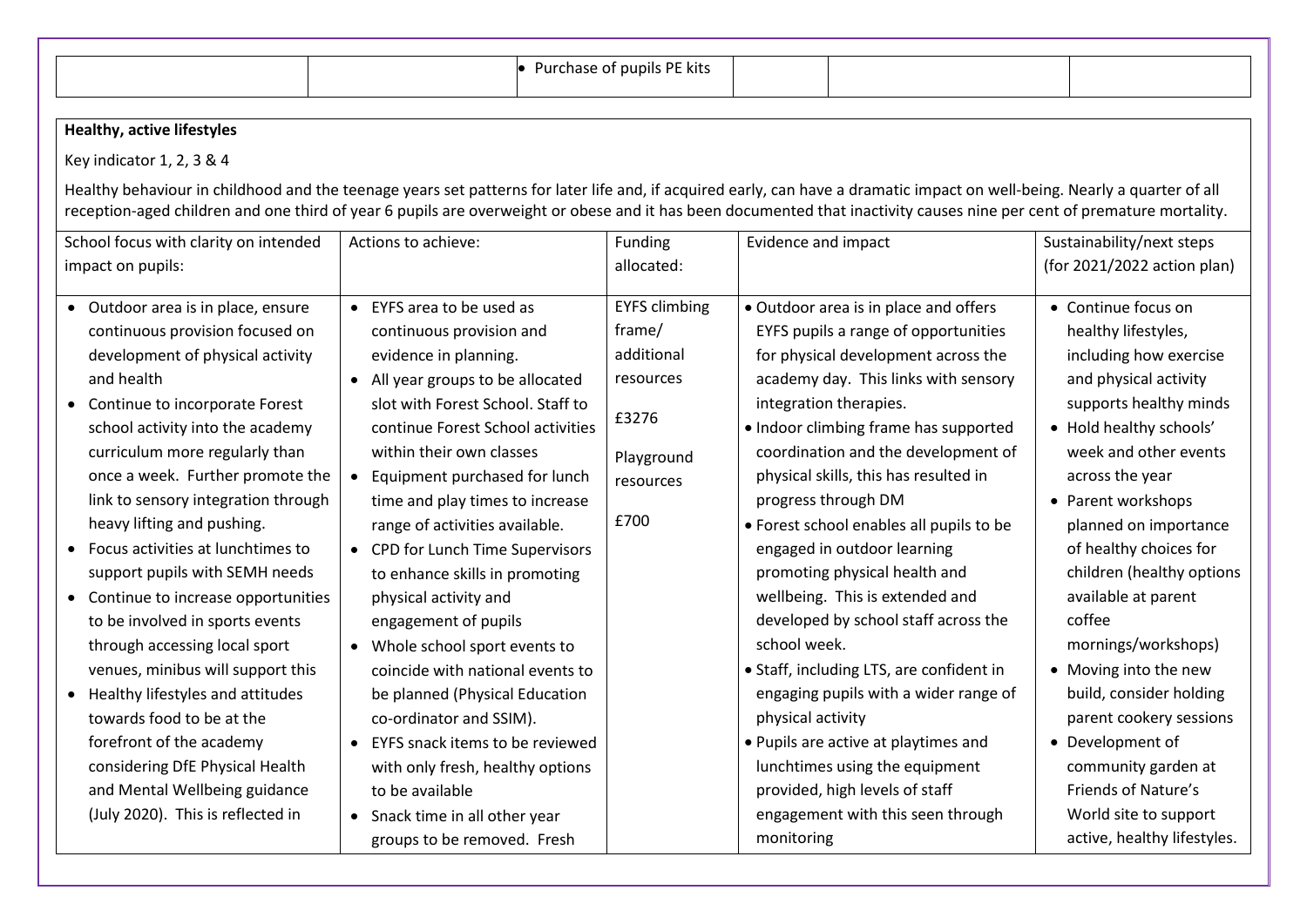| policies, handbooks and the<br>curriculum.<br>• Open afternoon for parents to<br>take part in the mile a day and a<br>carousel of physical activities (plan<br>when restrictions are lifted) | fruit and water to be offered as<br>a replacement.<br>SLT to work with catering staff<br>to reduce portion sizes<br><b>Physical Education Co-ordinator</b><br>to plan open afternoon when<br>restrictions enable<br>parent/visitors on site. | . Pupils have begun to increase their<br>knowledge of a healthy diet, the<br>choices they should make, and<br>develop appropriate eating patterns.<br>• Older pupils can describe in simple<br>terms the effects of exercise and why<br>this is good for them.<br>• Events are planned into the academic<br>diary and galleries added to the<br>website - Celebrating Discovery. | Grow own veg (costs to<br>set this up) |
|----------------------------------------------------------------------------------------------------------------------------------------------------------------------------------------------|----------------------------------------------------------------------------------------------------------------------------------------------------------------------------------------------------------------------------------------------|----------------------------------------------------------------------------------------------------------------------------------------------------------------------------------------------------------------------------------------------------------------------------------------------------------------------------------------------------------------------------------|----------------------------------------|
|----------------------------------------------------------------------------------------------------------------------------------------------------------------------------------------------|----------------------------------------------------------------------------------------------------------------------------------------------------------------------------------------------------------------------------------------------|----------------------------------------------------------------------------------------------------------------------------------------------------------------------------------------------------------------------------------------------------------------------------------------------------------------------------------------------------------------------------------|----------------------------------------|

## **Therapies**

Key indicator 1, 2, 3 & 4

Therapies are a key aspect of the academy offer and form part of the approach to developing and promoting healthy and active lifestyles. Therapies allow pupils to engage in activities that promote physical health and mental wellbeing and support them to understand the importance of this in preparation for adulthood as well as allowing them the tools with which to regulate and communicate their emotions.

| School focus with clarity on intended<br>impact on pupils:                                                                                                                                                                                                                                                                                                                                                                                                                             | Actions to achieve:                                                                                                                                                                                                                                                                           | Funding<br>allocated:                 | Evidence and impact                                                                                                                                                                                                                                                                                                                                        | Sustainability/next steps (for<br>2021/2022 action plan)                                                                                                                                                                                                                                                                                 |
|----------------------------------------------------------------------------------------------------------------------------------------------------------------------------------------------------------------------------------------------------------------------------------------------------------------------------------------------------------------------------------------------------------------------------------------------------------------------------------------|-----------------------------------------------------------------------------------------------------------------------------------------------------------------------------------------------------------------------------------------------------------------------------------------------|---------------------------------------|------------------------------------------------------------------------------------------------------------------------------------------------------------------------------------------------------------------------------------------------------------------------------------------------------------------------------------------------------------|------------------------------------------------------------------------------------------------------------------------------------------------------------------------------------------------------------------------------------------------------------------------------------------------------------------------------------------|
| • New 'sensory shed' installed to enable<br>continued access to sensory<br>integration therapy while in temporary<br>accommodation<br>After school club for parents had to be<br>stopped due to COVID 19. As soon as<br>restrictions on visitors are lifted, the<br>club will continue led by HLTA, lead TA<br>for parental engagement and level 3<br>support team<br>Minibus lease in place to support<br>continued access to sensory and soft<br>play (once restrictions are lifted) | Audit sensory integration<br>therapy equipment and order<br>more as required<br>Order crash mats for use in<br>the sensory shed<br>HLTA, lead TA for parental<br>engagement to plan and<br>deliver Parent and Child<br>Therapy (PACT)<br>Access soft play/sensory on<br>at least weekly basis | £10,000 (shed)<br>£3306<br>(Treetops) | Increased access to appropriate<br>physical activity for all pupils<br>regardless of need which<br>improves core strength, stability<br>and balance.<br>Improvements in behaviour for<br>learning<br>Pupils more able to regulate<br>sensory needs impacting on<br>emotional regulation<br>Movement skills/yoga develop<br>coordination, balance, agility, | Audit equipment for SIT<br>Develop lending library of<br>resources for SIT at home<br>Now restrictions are lifted,<br>access to sensory and<br>movement rooms at PPA<br>Build in termly visits to<br>sensory room at<br>Northallerton for EYFS and<br>Informal<br>Use minibus to access<br>other therapies such as<br>the Unicorn Centre |